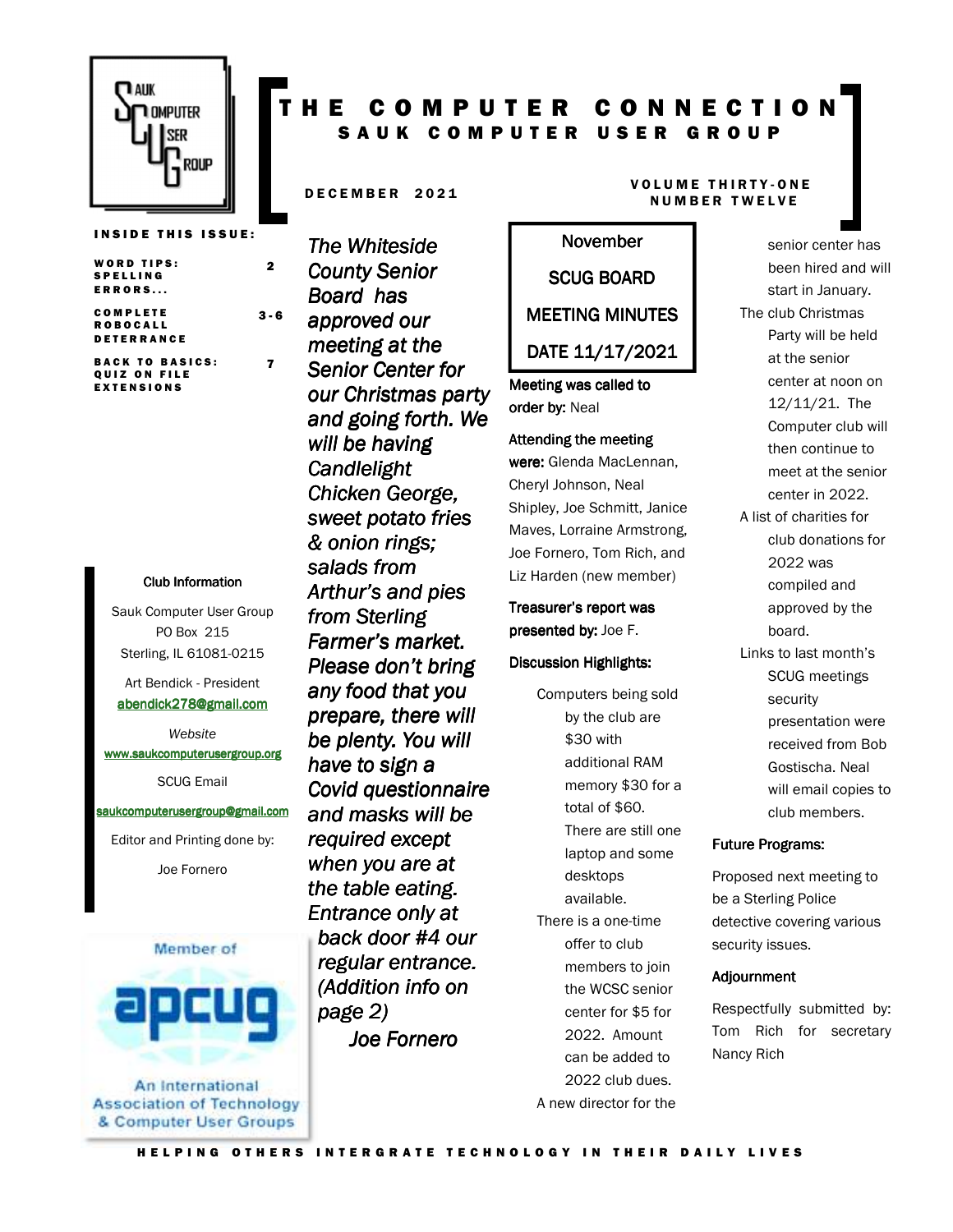## Word Tips By Allen Wyatt

# Spelling Errors Resulting from Erroneous Spaces

There are times when Sandy is typing, and she mistakenly types a space in the middle of a word. For instance, she might type "qui ver", and Word's spelling checker will helpfully mark the incomplete word as wrong. This doesn't happen all the time, however. If Sandy types something like "t o" (when she meant to type "to"), Word doesn't catch this as a spelling error. Sandy wonders if there is a way she can configure spell check to catch this type of error. The short answer is that you cannot; spell check doesn't consider single letters (such as "t" and "o") to be spelling errors.

There is something you can try, however— AutoCorrect. If you analyze your typing and find that you often insert the extra space in twoletter words such as "to," then you can set up an AutoCorrect entry to replace "t o" with "to". In creating an AutoCorrect entry of this type, you need to be careful of how you put the entries together. You should make sure that you always want to replace the sequence with something else. Of course, using the AutoCorrect entries for a while will disclose any potential replacement problems. One you will particularly want to watch out for is the letter "i" followed by another character. For instance, if you routinely

mistype "in" as "i n" (with the space between the two letters), an AutoCorrect entry may seem in order. However,



The Next Drawing

if you type "i n", as soon as you type the space then AutoCorrect capitalizes the "I" and when you type the "n" your new AutoCorrect entry will convert "I n" to "In". The upshot is you will never be able to have an AutoCorrected lowercase "in"; it will always end up as "In."

> *by Allen Wyatt (last updated August 28, 2021)*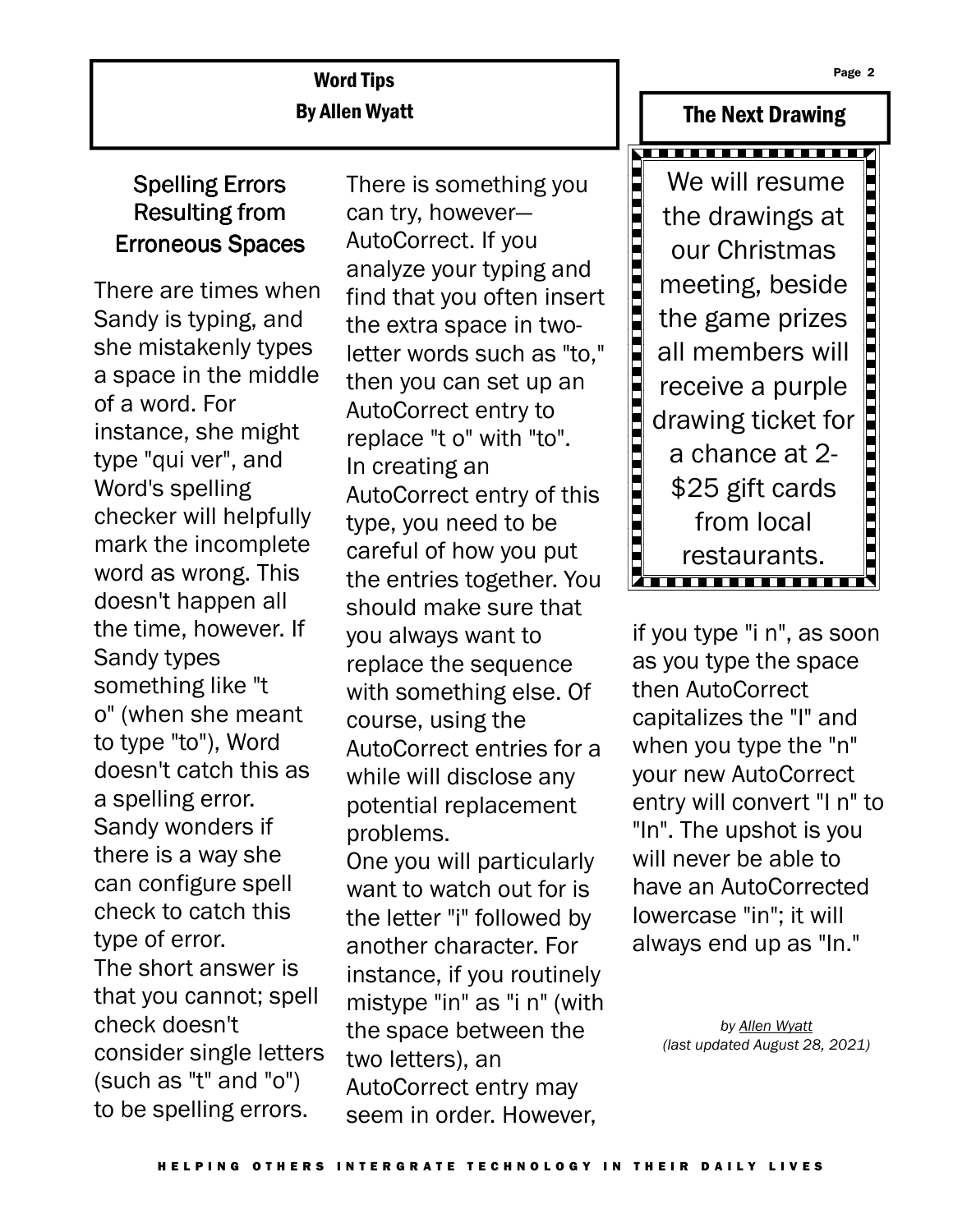### Complete Robocall Deterrence By John Krout

A two-step approach: prevent the ring and convince the robocaller that your line is disconnected. Part 1 of a 3-part article series

### **INTRODUCTION**

Robocalls are a pervasive problem. The Washington Post reported in April 2019 that the estimated US volume of robocalls in March 2019 was 5.2 billion. That's a billion with a B. Divide 5.2 billion by 31 days, then 24 hours, and then 3,600 seconds. So, the number of robocalls *per second* was about 2,000.

Refusing to answer your smartphone is not enough. Robocaller systems are smarter than that; the systems won't stop calling. And the robocalls often jam your voicemail inbox.

The best deterrence is based on a thorough understanding of what automated robocall systems do. Then, we can use robocall system behaviors against the robocaller systems.

First, robocaller systems change their Caller IDs change constantly. Often, when placing 1,000 calls, a robocaller system can use as many as 1,000 different Caller IDs. Since most robocall deterrence apps and systems maintain a database of robocall Caller IDs, called a Blacklist, such databases always fall behind the robocaller Caller IDs. Second, robocaller systems often are based overseas, making it impossible for the US government to establish criminal jurisdiction. Third, robocaller systems keep a list of phone numbers known to have answered their robocalls in the past, even calls "answered" by a voicemail greeting. The robocall systems continue to call those phone numbers ad nauseum.

### **SPOOFING**

First, robocall systems use a phone network behavior called **spoofing** to hide their real Caller IDs. That phone network behavior introduced many decades ago had and still has a valuable purpose for large phone subsystems such as companies, hospitals, and the like.

Spoofing allows a caller to change the Caller ID shown to you when the customer calls you. The idea was to show the organization's main number, often the receptionist, even if the call was placed from technical support or Accounts Payable. This is appropriate for a large organization calling you back so that you can see a consistent and familiar Caller ID rather than one of the dozens or hundreds of phone lines used by the organization. That Caller ID replacement is done inside the phone network, based on commands sent by the caller system.

The bad news is that the *phone network never imposed any security or restraints on Caller ID replacement.*

The key thing to know is that automated robocaller systems often use spoofing to change their Caller IDs and with impunity. Often robocall systems use a spoofed Caller ID, including your area code and even your exchange (the three digits after the area code), to appear to be a call originating locally. The systems might even show a caller ID for a live local phone number. The systems seldom use the same ten-digit number twice to dodge Blacklist enforcement.

### WHITELIST: AN ALTERNATIVE TO BLACKLIST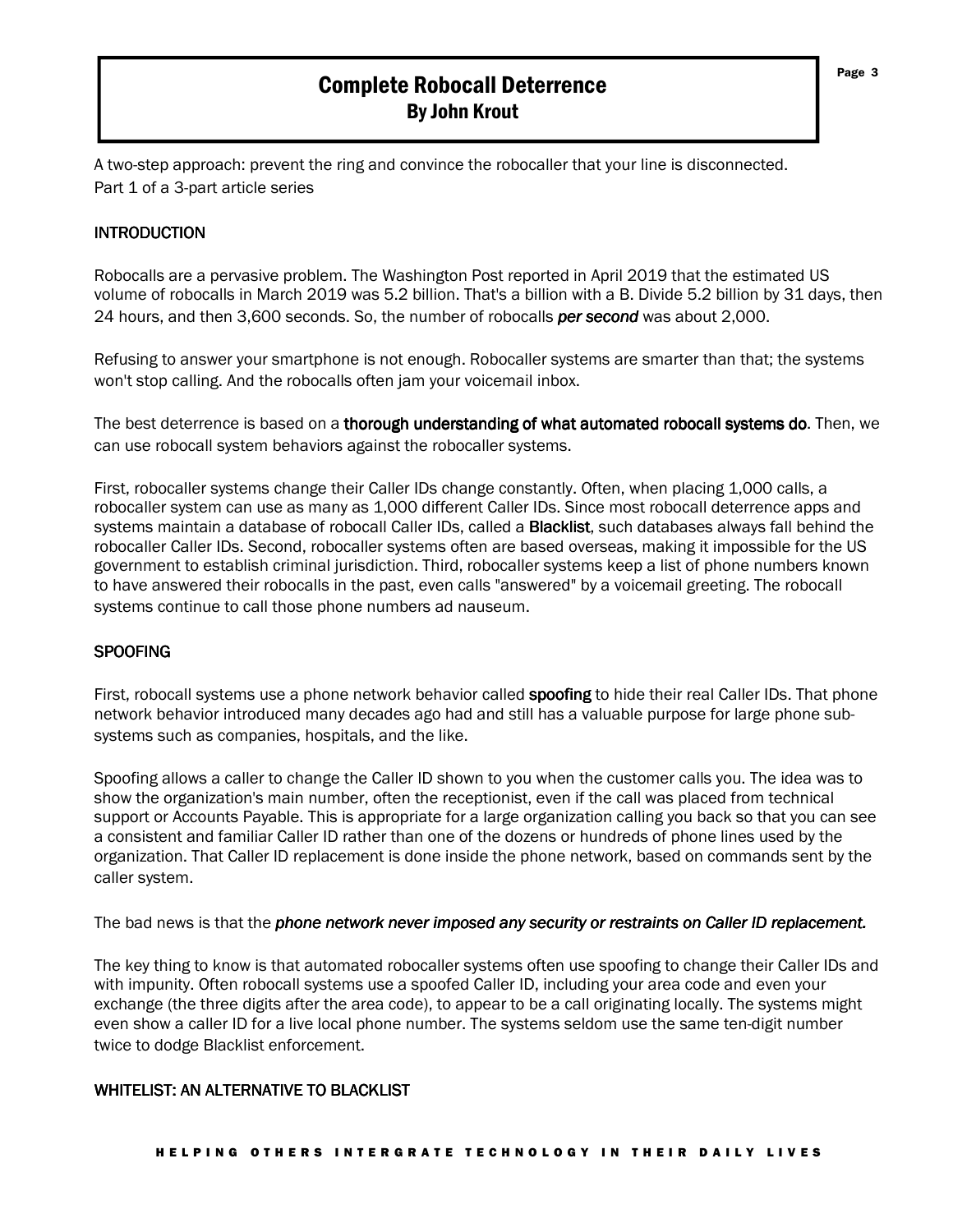### **Complete Robocall Deterrence (cont.)** Page 4

In the area of robocall deterrence based on Caller ID, the most powerful strategy for you is Whitelist, meaning configuring your phone to accept incoming calls only from the numbers in your phone's Contacts.

I have used that method on my phone since roughly September 2019. Paul Brandus, a Marketwatch.com columnist, had asked his readers to send in their own personal fixes for robocalls. Brandus published the most interesting reader responses in September 2019.

Brandus did not publish details of Whitelist configuration but did provide enough info to figure out the details on my own.

### WHITELIST BEHAVIOR OUTLINE

The Settings feature you need to find in any iPhone or Android phone is called Do Not Disturb. The Settings app may allow you to type in a search term to find the place in the Settings app where you can access the feature. Use Settings search to find Do Not Disturb.

Here's the basic purpose of Do Not Disturb: don't ring the phone. It is not the same as Airplane mode, which disconnects your phone from the cell tower network; when Do Not Disturb is on, the phone stays connected to the cell tower network. You can place calls and read and write emails and text messages while using Do Not Disturb with Whitelist configuration.

And, very importantly, you can configure an **exception** to Do Not Disturb. The exception I have chosen are calls from my Contacts list. That turns this configuration into a Whitelist behavior. Calls from my Contacts will ring my phone. Other calls will not.

Once in a while, I have to turn off Do Not Disturb, for instance, if I expect a call from my state's COVID vaccine management office. Of course, I have no idea what that number Settings might be.

So, yet another feature of Do Not Disturb becomes very valuable. It is possible to configure the phone to resume Do Not Disturb on a schedule automatically. For example, I have my phone set to continue Do Not Disturb at 10 PM local time. That way, *I do not have to remember to re-enable Do Not Disturb* after the expected call comes in. Unfortunately, the scheduling system requires you to specify a time range when Do Not Disturb will be in effect.

The complete Android Whitelist configuration steps are captured from my Samsung Galaxy S10 running Android 11 OS. Before Android 11 was available, I was able to do the same setup using Android 10, although the step details differed in some minor ways.

**STEP 1.** Open the Settings app. See Illustration 1 for the main screen of the Settings app. In that screen, tap the **Notifications** choice, which is circled in Illustration 1.

STEP2. The Notifications screen opens, as shown in Illustration 2. In that screen, find the Do Not Disturb choice, which is circled in Illustration 2.

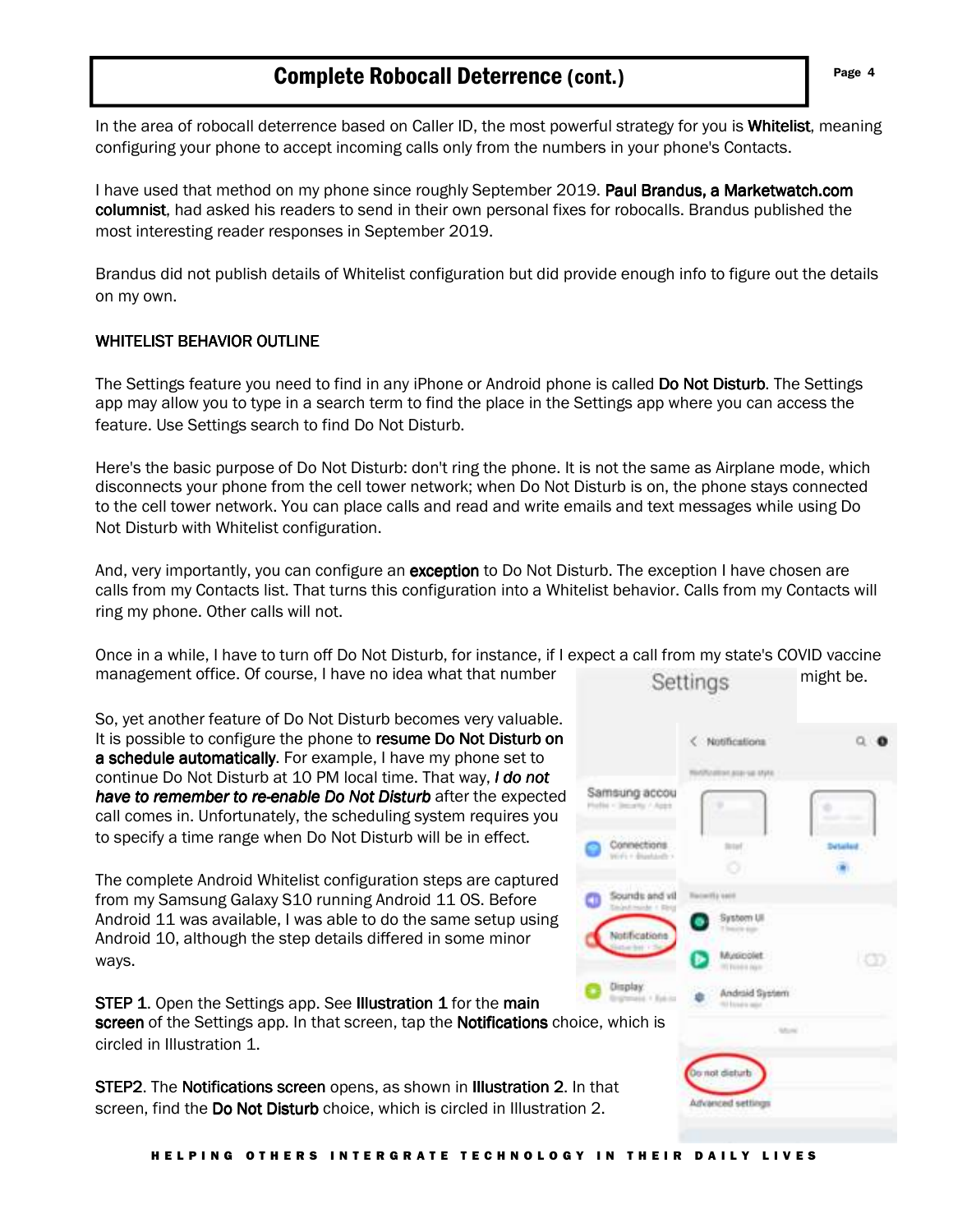# Complete Robocall Deterrence (cont.) **Example 1** Page 5

screen, tap the phrase Add Schedule, which is circled in the illustration.

STEP 5. Then tap the End Time, which opens a time For how long? The adjustment window, can be adjusted by swiping up and down.

At the lower right corner of the window, tap the Done button. The window closes.

STEP 6. In the Schedule screen, in the Name field above the weekday list, type a name such as 24 hours.

Disturb screen reappears. The schedule name and hours now appear under the Schedule heading on the screen.

STEP 8. In the Do Not Disturb screen, tap Calls, Messages, and Conversations under the Exceptions heading, which is circled in Illustration 6. That tap opens the  $\epsilon$  benefitative calls, messages, and conversations screen, as shown in Illustration 7.

> **Britainia** 34 hour

Do not statuts is echeduled to stay on until it 53 PM.

STEP 9. In the Calls, messages, and conversations messages, and conversations messages, conversations screen, tap the word Calls, which is circled in Illustration 7. A menu appears, Domot disturbed and Calls as shown in Illustration 8. Illustration 8

STEP 10. In the menu, tap the Contacts Only choice. The menu closes, and the phrase Contacts only appears below the word Calls. At the top of the screen, tap the left arrow to return to the Do Not Disturb screen.

Alarms and sounds STEP 11. In the Do Not Disturb Screen, tap the Hide Notifications heading. The Hide notifications screen appears. Turn off all of the switches on that screen. At the top of the screen, tap the left arrow to return to the Do Not Disturb screen.

STEP 12. In the Do Not Disturb screen, turn on the Do Not Disturb switch. You can see that switch in Illustration 3.

Note: that same Do Not Disturb switch can be used to disable Do Not Disturb when you expect a legitimate incoming call from someone outside of



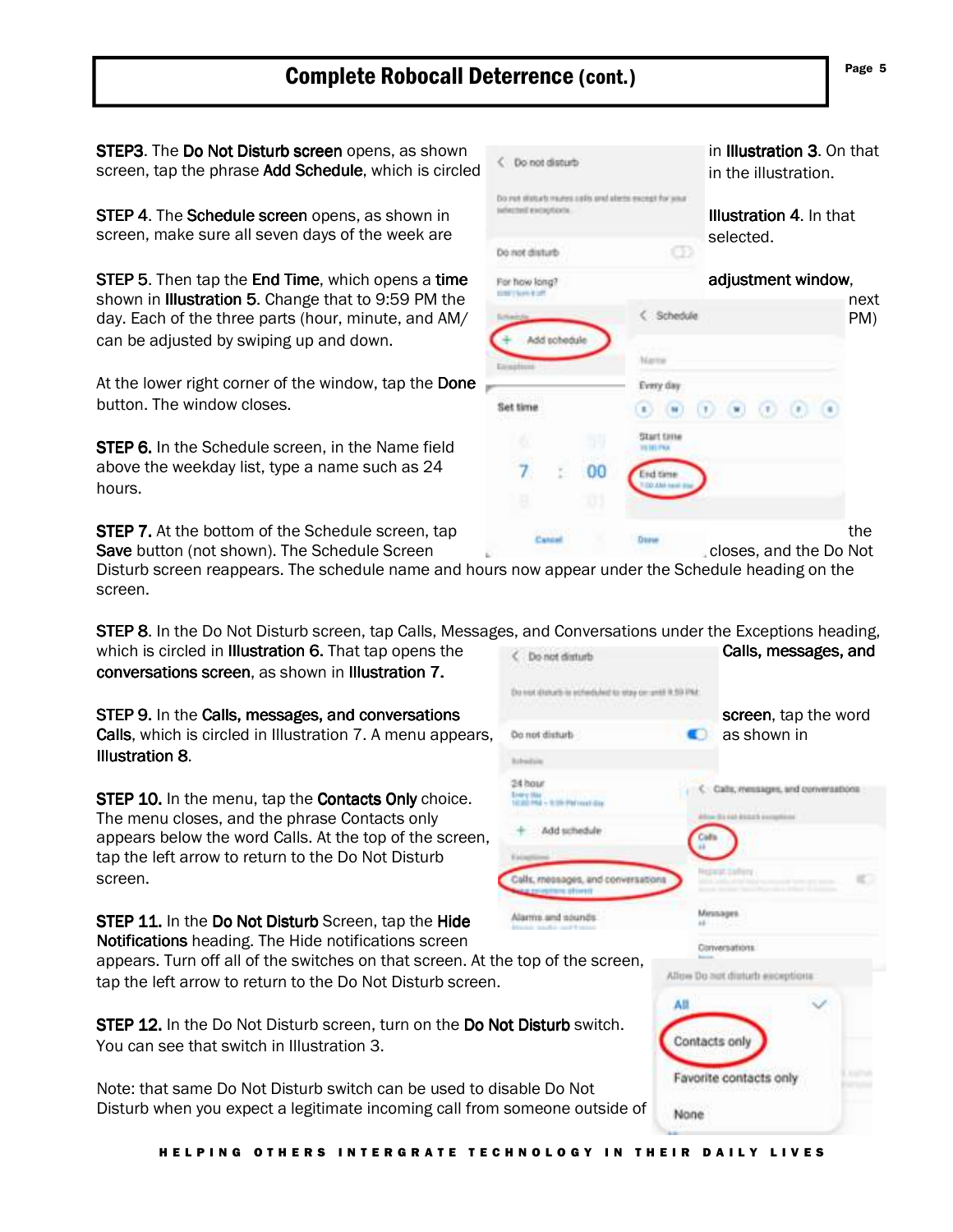your Contacts list. Due to the automatic schedule, you won't have to turn on Do Not Disturb manually; the phone will do it for you.

That's it. Your Android phone is configured for Whitelist behavior. Exit the Settings app.

\_\_\_\_\_\_\_\_\_\_\_\_\_\_\_\_\_\_\_\_\_\_\_\_\_\_\_\_\_\_\_\_\_\_\_\_\_\_\_\_\_\_\_\_\_\_\_\_\_\_\_\_\_\_\_\_\_\_\_\_\_\_\_\_\_\_\_\_\_\_

### **IPHONE DO NOT DISTURB**

I identified similar Whitelist settings on my corporate iPhone 6s. Due to corporate policy issues, I was unable to apply and test the iPhone Whitelist settings. The basics are very similar to Android: in Settings, find Do Not Disturb. Set a schedule, set an exception for Contacts, and turn off Hide Notifications.

### **NEXT UP**

In part 2 of this article series, you will learn how to convince robocaller systems that your phone number is not in service, so they won't call you again, and how to assemble a combination of your voice and other sounds in a voicemail greeting for that purpose.

ABOUT THE AUTHOR: John Krout has been writing about creative uses of personal computers since the early 1980s, and more recently, about creative uses of smartphones. He finished a long career as a software engineer with 14 years as a technical writer for a federal contractor. He lives in Arlington, Virginia, with his son, many computers and cameras, and too many cats.

NEWSLETTER EDITOR NOTES: Due to the large number of screen captures used as illustrations in this article, your author has carefully overlapped the illustrations to save space while ensuring that the important user interface features discussed in the article are visible. Please consider using the same overlapping illustration arrangement in your newsletter to save space.

> *By John Krout, Presenter & Newsletter Contributor Potomac Area Technology and Computer Society https://www.patacs.org jkrout.apcug.presenter (at) gmail.com*

ヨーャレ  $1 - \Gamma'$   $5 - \Gamma'$   $3 - \Gamma'$   $4 - \Gamma'$   $2 - \Gamma'$   $9 - \Gamma'$   $1 - \Gamma'$   $3 - \Gamma'$   $10 - \Gamma'$   $11 - \Gamma'$   $15 - \Gamma'$   $13 - \Gamma'$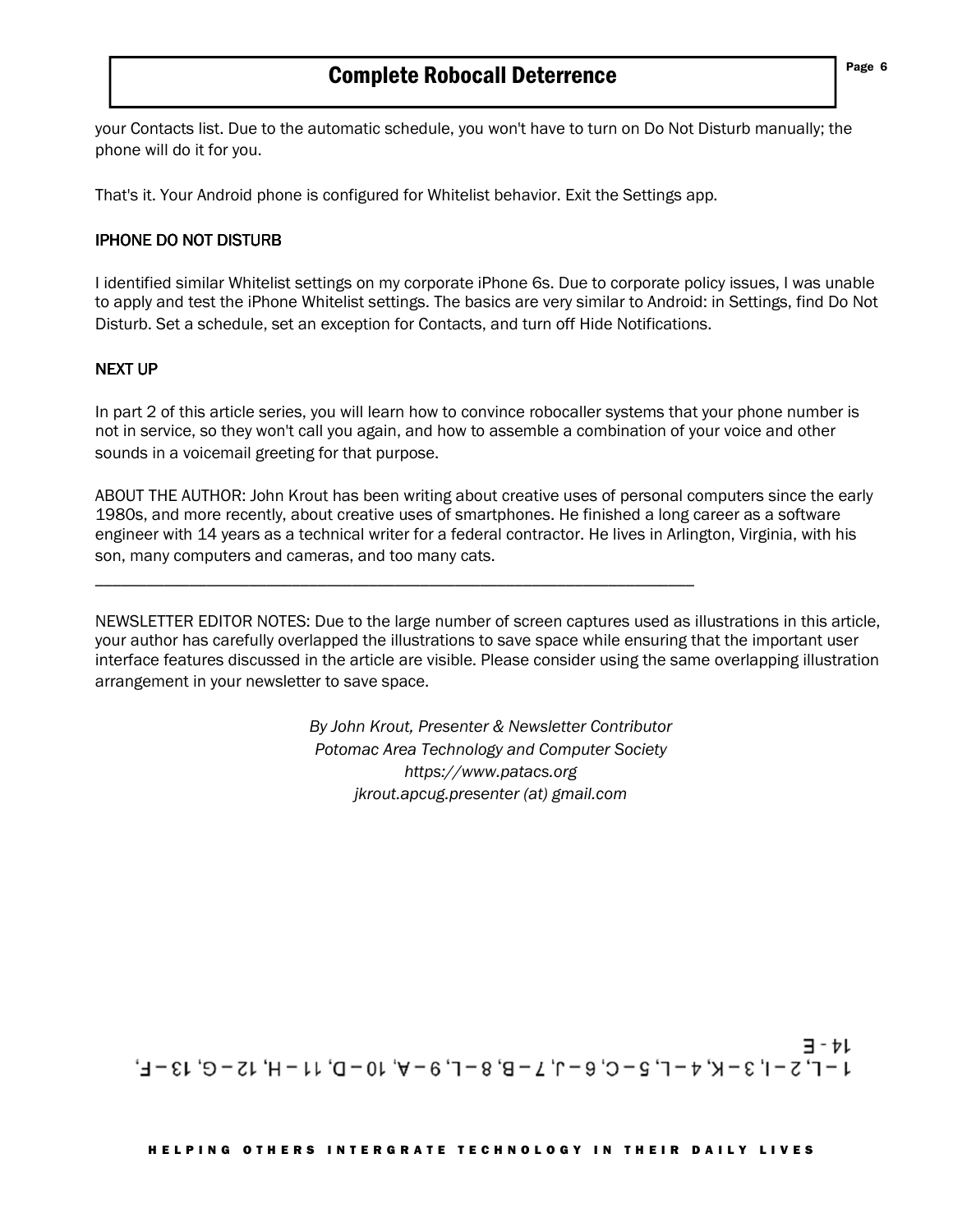# Back to Basics: Quiz on File Extensions

All Windows computers can work with many different types of files. Some files contain text, some photos, others videos. To help computers – and us humans too – every file has, as part of the file name, an "extension" of three or four letters at the end of the file name that identifies what kind of file it is. On Windows, if you open the "File Explorer" app, you will get a window that allows you to see all the files on your computer. If you "hover" your mouse over a file name, it will show you the kind of file it is – a text file, Word document, spreadsheet, etc. If you go to the "View" menu option on File Explorer, there is a little box you can check to turn on "File name extensions" so you will always see them. Since you cannot play a video file in a Word document or listen to an audio file using the Paint app, it is helpful to understand what a file extension means and what apps can work with them. Of course, you can always "Ask Google" about any file extension and get help that way too. But just for fun, how many of the following file types do you know? Can you match them up correctly? (HINT: The answer letter "L" is matched to three different file types.

| <b>File Type Extension</b> | <b>Match Letter</b> | <b>File Description</b>                                            |
|----------------------------|---------------------|--------------------------------------------------------------------|
| 1.bmp                      |                     | A. Slide show created by the PowerPoint app of MS Office           |
| 2. doc and docx            |                     | B. Universal file of a document that can be easily opened and read |
| 3. exe                     |                     | C. An audio or music file that is compressed                       |
| 4. jpg                     |                     | D. File of text used by the Wordpad free Windows app               |
| 5. mp3                     |                     | E. This file has been compressed to save space                     |
| 6. mpg and mpeg            |                     | F. A spreadsheet file created by Excel of Microsoft Office         |
| 7. pdf                     |                     | G. A simple text file with little or no formatting of the text     |
| 8. png                     |                     | H. This is a font that is of the popular TrueType family of fonts  |
| 9. pps                     |                     | I. Microsoft Word document                                         |
| $10. r$ rf                 |                     | J. Popular video file type for movies viewed on the internet       |
| $11.$ ttf                  |                     | K. A program or app file that can be run on the computer           |
| 12. txt                    |                     | L. One of 3 image files on this list that is used by the Paint app |
| 13. xls                    |                     |                                                                    |
| $14.$ zip                  |                     |                                                                    |

Need a hint or some help? The Paint app comes free with Windows and can work with or open several different image file types. Microsoft Word can open several different text file types too. Text formatting allows additional enhancements to text such as underline, bold, color, etc.

How was that? Helpful or more confusing? Well, here are the — ANSWERS

(Do not peek until you are ready! Answers on previous page.)

*Jim Cerny, Help Desk Host Sarasota Technology Users Group June 2021 issue, STUGMonitor www.stug.org jimcerny123 (at) gmail.com*